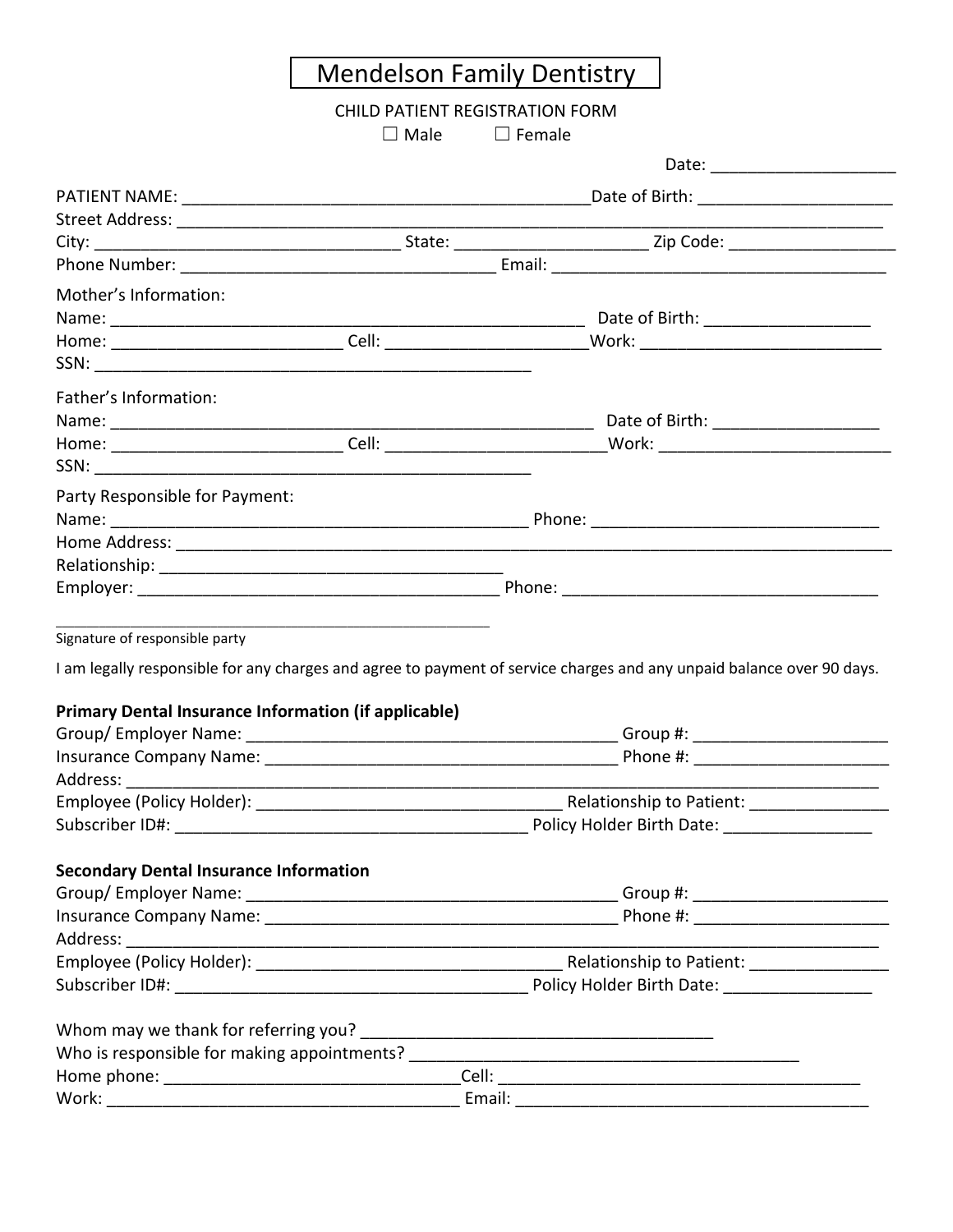## **HEALTH HISTORY**

| Date of last dental examination:   | Date of last dental x-rays:                                                                               |
|------------------------------------|-----------------------------------------------------------------------------------------------------------|
| Previous Dentist's Name:           |                                                                                                           |
| Date of last physical examination: | Physician's Name:                                                                                         |
| remedies:                          | Please list all medications your child is currently taking, include over the counter, vitamins and herbal |
|                                    |                                                                                                           |

Has the child had any history of or condition related to any of the following:

|       | Anemia                    | $\Box$ Hepatitis           |
|-------|---------------------------|----------------------------|
|       | Arthritis                 | $\Box$ HIV/AIDS            |
|       |                           |                            |
|       | Asthma                    | $\square$ Immunizations    |
|       | <b>Bladder</b>            | $\Box$ Kidney              |
|       | <b>Bleeding Disorders</b> | $\Box$ Latex Allergy       |
|       | Bones/ Joints             | $\Box$ Liver               |
|       | Cancer                    | $\square$ Measles          |
|       | Cerebral Palsy            | $\Box$ Mononucleosis       |
|       | Chicken Pox               | $\square$ Mumps            |
|       | <b>Chronic Sinusitis</b>  | $\Box$ Pregnancy (teens)   |
|       | <b>Diabetes</b>           | $\Box$ Rheumatic Fever     |
|       | Ear Aches                 | $\Box$ Seizures            |
|       | Epilepsy                  | $\Box$ Sickle Cell         |
|       | Fainting                  | $\Box$ Thyroid             |
|       | Growth problems           | $\Box$ Tobacco/ Drug Use   |
|       | <b>Hearing</b>            | $\Box$ Tuberculosis        |
|       | Heart                     | $\Box$ Developmental Delay |
| Other |                           |                            |

Why did you bring your child to the dentist today? \_\_\_\_\_\_\_\_\_\_\_\_\_\_\_\_\_\_\_\_\_\_\_\_\_\_\_\_\_\_\_\_\_\_\_\_\_\_\_\_\_\_\_\_\_\_\_\_

| Is the child taking any prescription or over the counter medication or vitamin supplements at this time? |               |              |  |  |
|----------------------------------------------------------------------------------------------------------|---------------|--------------|--|--|
| If yes, please list:                                                                                     | $\square$ Yes | No           |  |  |
| Is the child allergic to any medications, i.e penicillin, antibiotics or other drugs?                    |               |              |  |  |
| If yes, please list:                                                                                     | $\Box$ Yes    | <b>No</b>    |  |  |
| Is the child allergic to anything else such as certain foods?                                            |               |              |  |  |
| If yes, please explain:                                                                                  | $\Box$ Yes    | No           |  |  |
| Has the child ever had a serious illness?                                                                |               |              |  |  |
| If yes, please explain:                                                                                  | $\square$ Yes | $\Box$ No    |  |  |
| Does the child brush his/her teeth every day?                                                            | $\Box$ Yes    | $\Box$ No    |  |  |
| Floss his/her teeth daily?                                                                               | $\square$ Yes | $\Box$ No    |  |  |
| Is the child's water fluoridated?                                                                        | $\Box$ Yes    | $\square$ No |  |  |
| Is the child taking fluoridated supplements?                                                             | $\Box$ Yes    | $\Box$ No    |  |  |
| Has the child had any problem with dental treatment in the past?                                         | $\Box$ Yes    | $\Box$ No    |  |  |
| Is there anything related to your child's medical or dental history that you have not indicated above?   |               |              |  |  |

\_\_\_\_\_\_\_\_\_\_\_\_\_\_\_\_\_\_\_\_\_\_\_\_\_\_\_\_\_\_\_\_\_\_\_\_\_\_\_\_\_\_\_\_\_\_\_\_\_\_\_\_\_\_\_\_\_\_\_\_\_\_\_\_\_\_\_\_\_\_\_\_\_\_\_\_\_\_\_\_\_\_\_\_\_\_